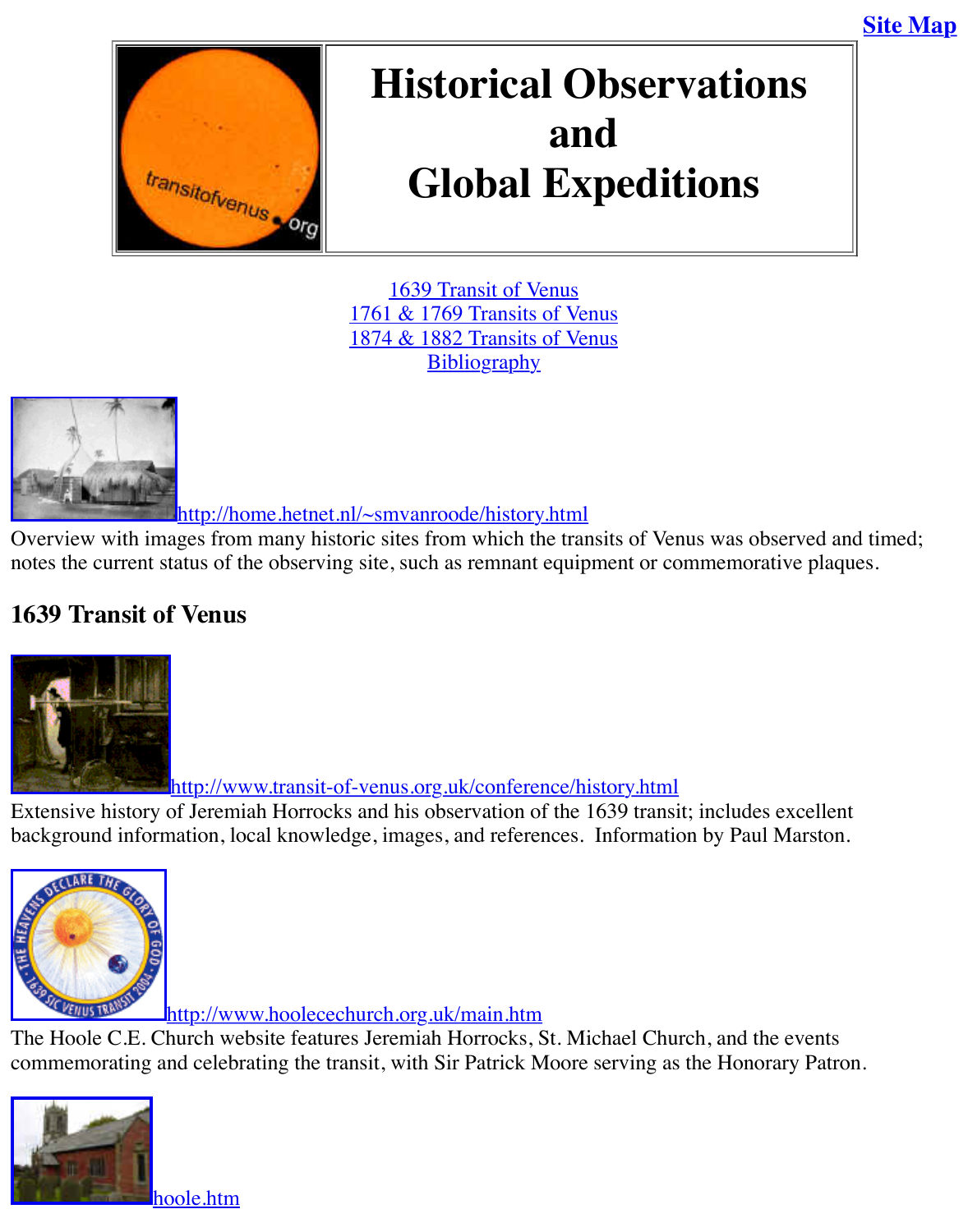Basic background on Jeremiah Horrocks, his observing device, and a later painting of Horrocks observing 1639 transit of Venus, by Eyre Crowe. From Paul Marston's chapter on Horrocks from the Un Certificate in the History of Astronomy: "Presently on loan from the Walker Gallery and hang Liverpool Museum Planetarium is a famous painting by Eyre Crowe BA. The painter said he r room on that in Carr House, which he claimed in 1891 to have visited, though the Puritan outfi unlikely and elaborate equatorial telescopic apparatus unhistorical. The painting is now very d unclear without comp[uter enhancement."](http://www.uclan.ac.uk/facs/science/physastr/misc/horrock.htm)

# http://www.longtononline.co.uk/his\_horrocks.html

Detailed background on Jeremiah Horrocks and William Crabtree, from Allen Chapman.



http://www.lancashirechurches.co.uk/muchhoole.htm

St. Michael Church at Much Hoole, with window that commemorates local resident Jeremiah is



[http://www.astleyhall.co.uk/exhibitions.html](http://www.lancashirechurches.co.uk/muchhoole.htm)

Astley Hall Museum and Art Gallery plans exhibits and collaborations pertaining to Jeremiah

[http://www.venus-tran](http://www.transit-of-venus.org.uk/conference/history.html)sit.de/1639/horrox.htm Excerpts from Horrocks' transit of Venus notes.

http://maui.uclan.ac.uk/pasm-dlearning/history/TheTransitofVenus.pdf Chapter 17 from Horr[ocks' book; PDF file.](http://www.astleyhall.co.uk/exhibitions.html)

# http://dlib.stanford.edu:6520/cgi-pbin/list\_all\_pdf.pl

[Original publications scanned by Stanford Un](http://www.venus-transit.de/1639/horrox.htm)iversity Libraries  $\&$  Academic Information Reso offered online, including:

- [http://dlib.stanford.edu:6520/text1/dd-ill/transit-memoir.pdf](http://maui.uclan.ac.uk/pasm-dlearning/history/TheTransitofVenus.pdf) Memoir of the life and labours of Jeremiah Horrocks, by Rev. Arundell Blount Whatton *The Transit of Venus Over the Sun* by Jeremiah Horrocks; 1639 (10.6 MB).
- [http://dlib.stanford.edu:6520/text1/dd-ill/transi](http://dlib.stanford.edu:6520/cgi-pbin/list_all_pdf.pl)ts-venus.pdf *A Popular Account of Past and Coming Transits,* by Richard Proctor; 1882 (30.7 MB)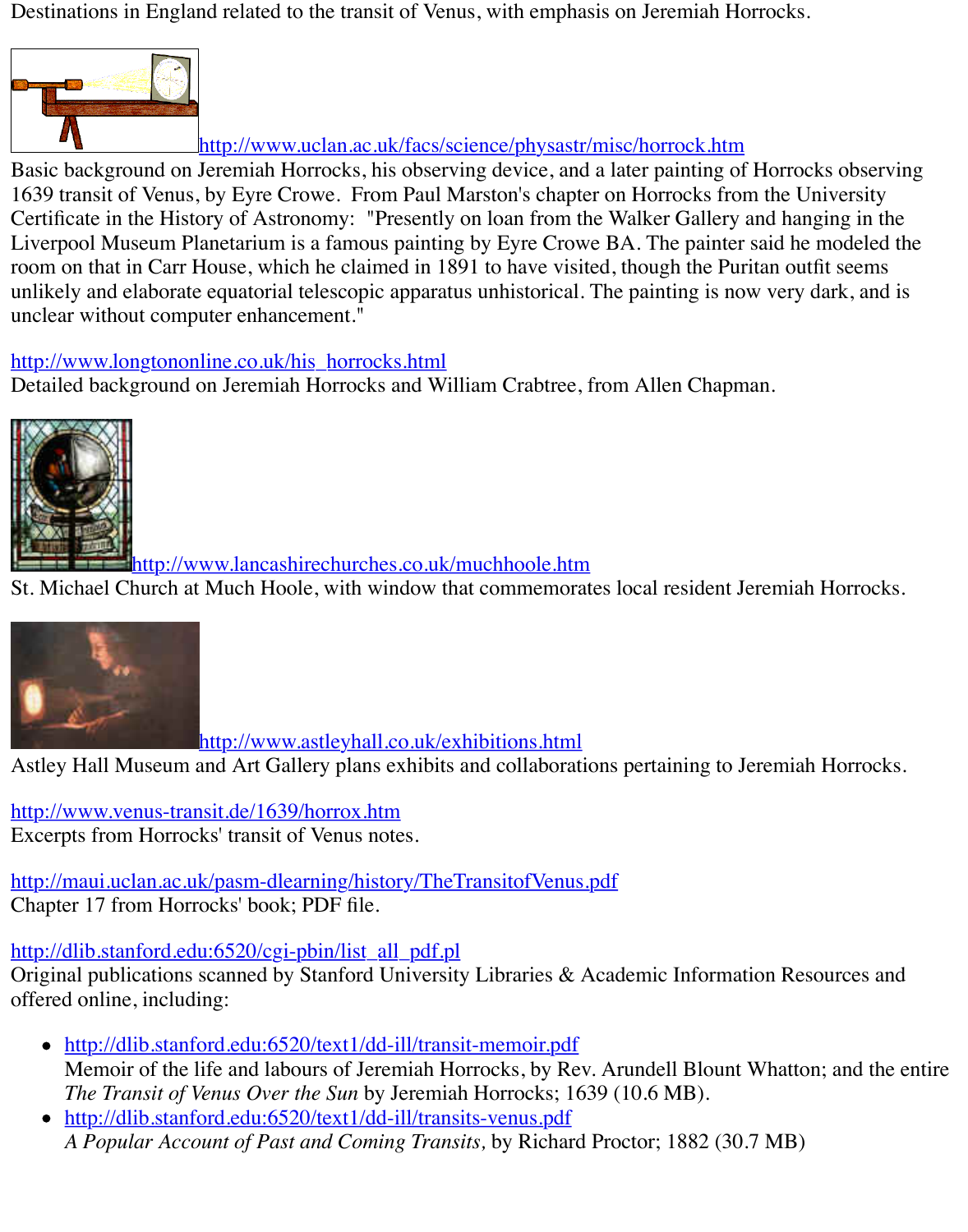

[crabtree.jpg](http://www.liv.ac.uk/~ggastro/images3/Image14.jpg)

Print of Ford Madox Brown's depiction of William Crabtree witnessing the 1639 transit of Ven Internet caveat for assorted online descriptions of this event.

# **[1761 & 1769 Transits of Venus](http://old.transitofvenus.org/crabtree-med.jpg)**



doppel.jpg

Venus in her chariot passes between the sun and earth; from Johann Doppelmayer's *Atlas Coel* 



doppel predict.jpg

In 1742, two decades before the next transit would be visible, Johann Doppelmayer's *Atlas Co* [the upcoming 1761 transit and illus](http://old.transitofvenus.org/doppel_predict.jpg)trated Venus' predicted path across the sun. This side-view shows the path of Venus transiting from left to lower right in 1761. A similar descending trans June 8, 2004. Above the sun is the figure caption, which reads :

*The very rare phenomenon of Venus whose body will pass like a spot beneath the shining globe of the Sun.*

The text within the sun's body reads:

*The conjunction of the Sun with Venus in the year 1761 on the day June 6, at 1:46 PM at Nuremberg according to the calculation of Halley, seen near the descending node.*

Translations are courtesy of Bruce Stephenson, Director of the History of Astronomy Department at the Adler Planetarium and Astronomy Museum in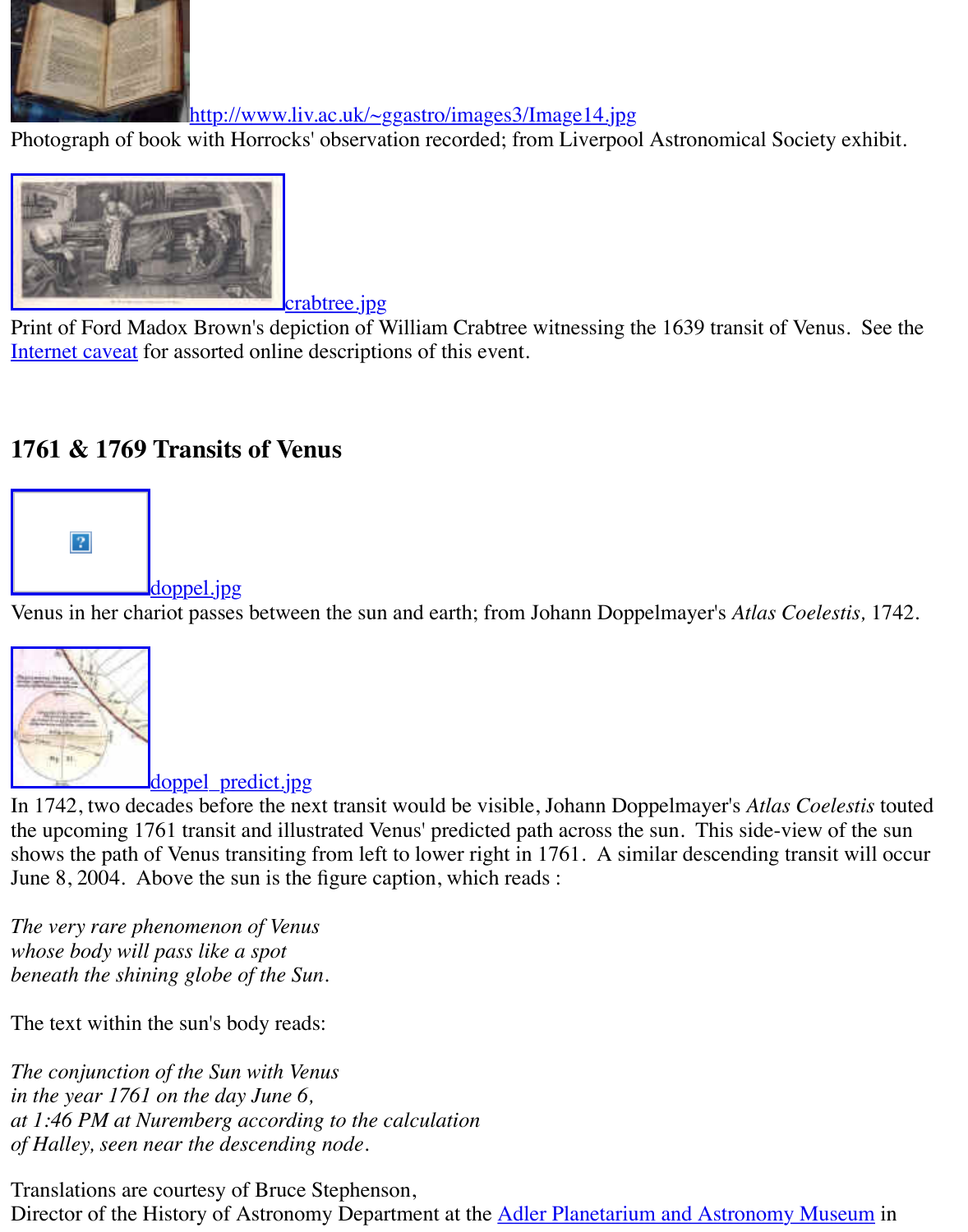#### http://www-astronomy.mps.ohiostate.edu/~pogge/Ast161/Unit4/venussun.html

Humorous summary of global expeditions to time the Venus transits of 1761  $&$  1769, with empty [personal challenges and travails.](http://www-astronomy.mps.ohio-state.edu/~pogge/Ast161/Unit4/venussun.html)



ferguson.htm

James Ferguson authored Astronomy Explained Upon Sir Isaac Newton's Principles and Made *[Who Have Not Studied Mathe](http://old.transitofvenus.org/ferguson.htm)matics*; third edition, 1764. Posted are excerpted images.



Plate XVII from James Ferguson's "Astronomy Explained..."



[Background on astrono](http://old.transitofvenus.org/ferguson-platexvii.JPG)mer and frustrated observer Guillaume-Joseph-Hyacinthe-Jean-Baptiste la Galaziere (aka Le Gentil).



Out of Old Books (Le Gentil and the Transit of Venus), by Helen Sawyer Hogg; scanned from . Royal Astronomical Society of Canada, 1951, and provided by **NASA Astrophysics Data Syst** [This four-part series of articles](http://adsbit.harvard.edu/cgi-bin/nph-iarticle_query?bibcode=1951JRASC..45..127S&db_key=AST&page_ind=2&plate_select=NO&data_type=GIF&type=SCREEN_GIF) chronicles Le Gentil's thwarted efforts as well as his triumphs, translations excerpted from Le Gentil's memoirs:

- 2/1951 Expedition beginnings to frustrating 1761 sighting at sea; years in Manila;
- $\bullet$  4/1951 Departure from testy Manila; two experiences at sea, including the arguing pilot captain;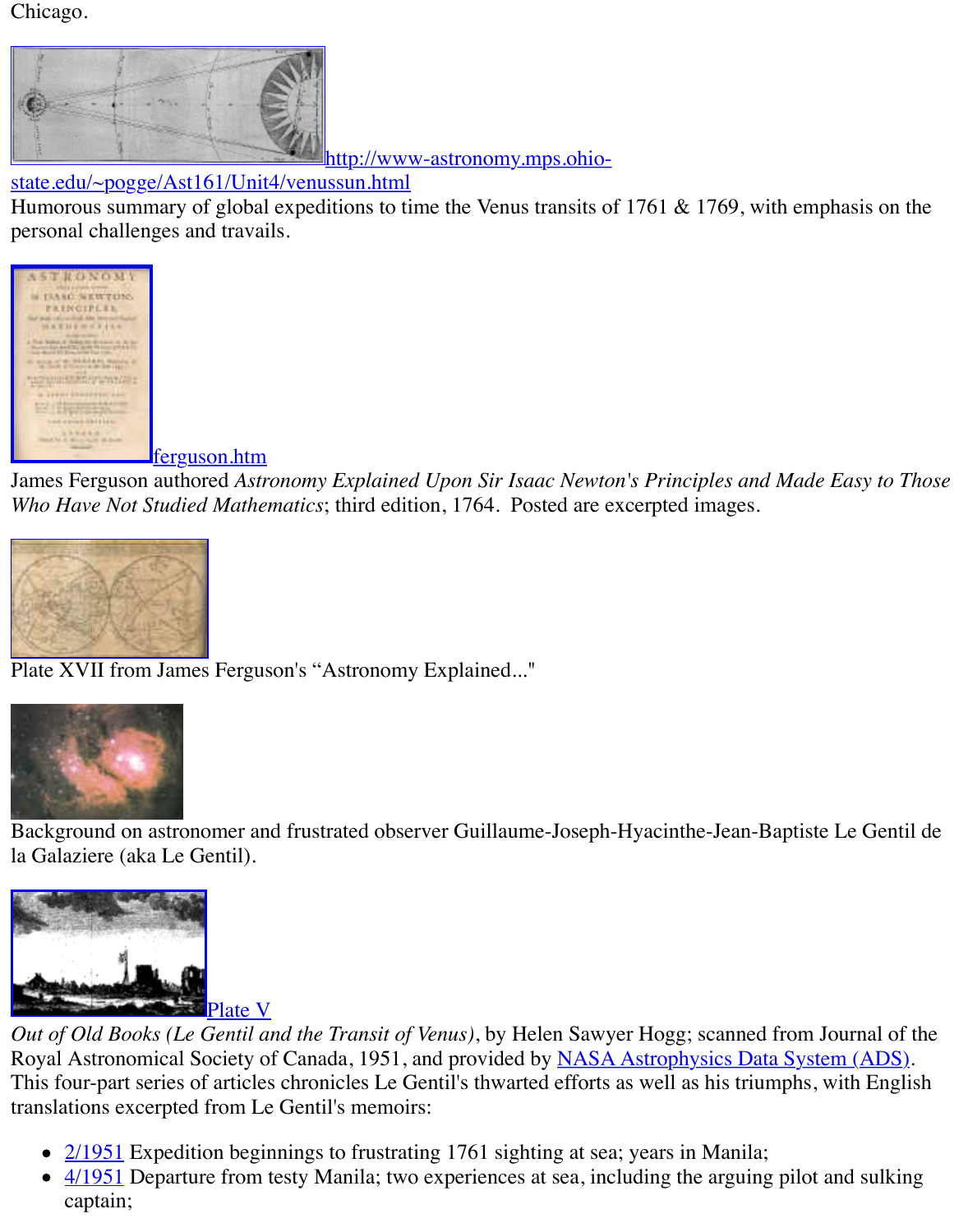

http://www.bdl.fr/Granpub/Promenade/pages6/608.html

Painted ceiling of the Paris Observatory shows Venus passing in front of the sun; additional tra material (French text).



[http://www.klima-luft.de/steinicke/ngcic/persons/lege](http://www.bdl.fr/Granpub/Promenade/pages6/608.html)ntil.htm Picture of Paris Observatory in 17th century, at which Le Gentil observed.

http://www.bo.astro.it/~biblio/sma/page/venere\_05\_06\_1761.html

[Bibliographical and archival records from the Department of Astronomy of](http://www.bo.astro.it/~biblio/sma/page/venere_05_06_1761.html) the University of I featuring manuscripts of observations made in Bologna by Eustachio Zanotti; includes images from transits in addition to the 1761 records. (Italian; a link with some English translation is a http://www.bo.astro.it/~biblio/Archives/copertina.html.)

## http://home.hetnet.nl/~smvanroode/venustransit/eng/planmanhis.html

"Anders Planman (1724–1803) was an outstanding Swedish astronomer and professor of natur in the University of Åbo (Turku, Finland), primarily engaged with the problem of the solar parallax. devoted numerous articles on the reduction of various eighteenth century observations of the tr Venus, among which were his own - Planman observed both 1761 and 1769 transits from the or [Cajaneborg \(Kajaani, Finland\);" from Steven M. van R](http://www.bo.astro.it/~biblio/Archives/copertina.html)oode.



http://www.faculty.fairfield.edu/jmac/sj/scientists/hell.htm

[Postage stamp of Father Maximilian Hell commemorating his expedition to L](http://www.faculty.fairfield.edu/jmac/sj/scientists/hell.htm)apland for the 17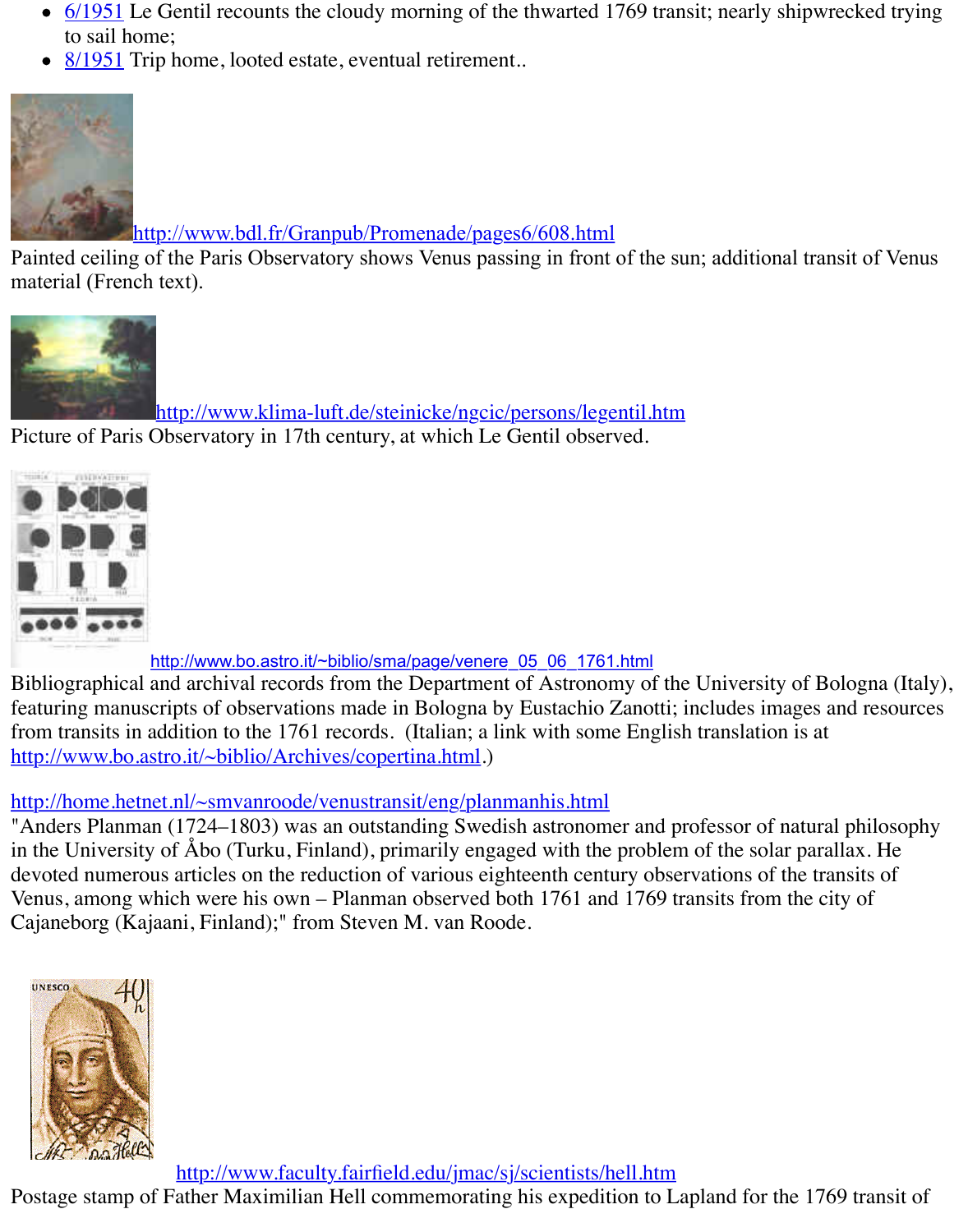

http://www.th.physik.uni-frankfurt.de/~jr/gif/stamps/s\_hell.jpg [A good image](http://www.th.physik.uni-frankfurt.de/~jr/gif/stamps/s_hell.jpg) of a stamp of Maximilian Hell, S.J.

"Transits, Travels and Tribulations," a five part series (three are online) by **J. Donald Fernie** for *Scientist*:

- (Not online) Part I: an introduction to the transit of Venus and the method of Halley (tin of trans[it from one site\) versus the method of Delisle \(timing two indiv](http://old.transitofvenus.org/hell.jpg)idual contacts from
- (Not online) Part II: the British expeditions to observe the 1761 transit--that of Mason a South Africa, and Winthrop's Harvard expedition to Newfoundland. In addition, the mis French expedition, that of Pingré to the island of Rodrigues in the In[dian Ocean.](http://www.sigmaxi.org/amsci/other/Fernie/Fernie.html)
- http://www.americanscientist.org/template/AssetDetail/assetid/28549 Transits, Travels and Tribulations, III March-April 1998 Part III: the two other French expeditions of 1761, that of Jean Chappe d'Auteroche to S Guillaume-Joseph-Hyacinthe-Jean-Baptiste Le Gentil de la Galaisière to India.
- http://www.americanscientist.org/template/AssetDetail/assetid/27742 Transits, Travels and Tribulations, IV September-October 1998 Part IV: two of the other 1769 expeditions-- Jean Chappe d'Autoroche to Baja California [Wales to Fort Prince of Wales, a Hudson's Bay Company fur-trading p](http://www.americanscientist.org/template/AssetDetail/assetid/28549)ost in northern Ca
- http://www.americanscientist.org/template/AssetDetail/assetid/26610 Transits, Travels and Tribulations, V March-April 1999 [Part V: the voyage of Captain James Cook and results of the expeditio](http://www.americanscientist.org/template/AssetDetail/assetid/27742)ns.

## http://coombs.anu.edu.au/~cookproj/archive/royal\_society/green.html#top

*XLIII. Astronomical Observations made, by Appointment of the Royal Society, at King George's Island in the South Sea; by Mr. Charles Green, formerly Assistant of the Royal Observatory at Greenwich, d James [Cook,\\* of His Majesty's Ship the Endeavour.](http://www.americanscientist.org/template/AssetDetail/assetid/26610)* p. 397*.*



Point Venus (on right side of panorama) and Matavai Bay, Tahiti, from which Captain James C the 1769 transit of Venus; image courtesy of Eric Schreur, Kalamazoo Valley Museum. (492 K



http://www.nla.gov.au/collect/treasures/mar\_treasure.html

Cook's view from Point Venus; from the National Library of Australia.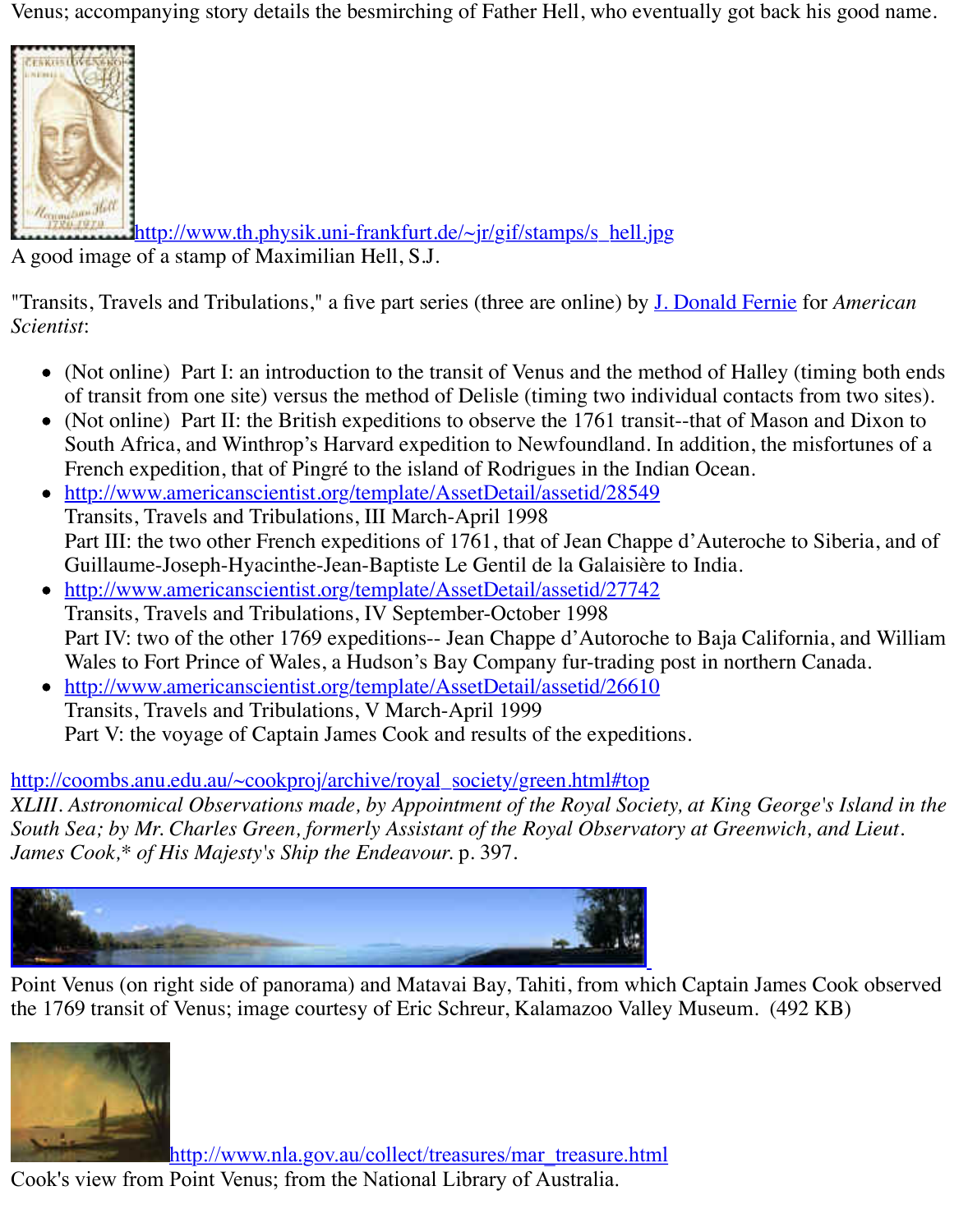

[18th century view of Matav](http://old.transitofvenus.org/matavai.gif)ai Bay, Tahiti, at which Cook observed the transit.



http://www.mariner.org/age/cook.html

*[Venus Fort, Erected by the Endeavour](http://www.mariner.org/age/images/lg_venus.jpg)'[s People to secure thems](http://www.mariner.org/age/images/lg_venus.jpg)elves during the Observation of Venus, at Otaheite*.



http://star.arm.ac.uk/history/transit.html

Drawings of the Transit of Venus by Captain James Cook and Charles Green, from the Armagh



http://www.lhl.lib.mo.us/pubserv/hos/voyages/cook.html

[Cook's and Green's illustrations of "black drop" effect; from Linda Hall](http://www.lhl.lib.mo.us/pubserv/hos/voyages/cook.html) Library collection.



http://www.jcu.edu.au/aff/history/southseas/

# South Seas Project

- http://www.jcu.edu.au/aff/history/southseas/journals/index.html [En](http://www.jcu.edu.au/aff/history/southseas/journals/maps/18_circuit.html)deavour journals and map index.
- http://www.jcu.edu.au/aff/history/southseas/journals/maps/17690628.html *Endeavour* journals and interactive map.
- ht[tp://www.jcu.edu.au/aff/history/southseas/jou](http://www.jcu.edu.au/aff/history/southseas/)rnals/maps/contents.html Interactive maps of the Endeavour voyages.
- http://www.jcu.edu.au/aff/history/southseas/journals/maps/17690628.html [Map of Cook's Circuit of Tahiti, Windward Is., 26 June-1July, 1](http://www.jcu.edu.au/aff/history/southseas/journals/maps/17690628.html)769.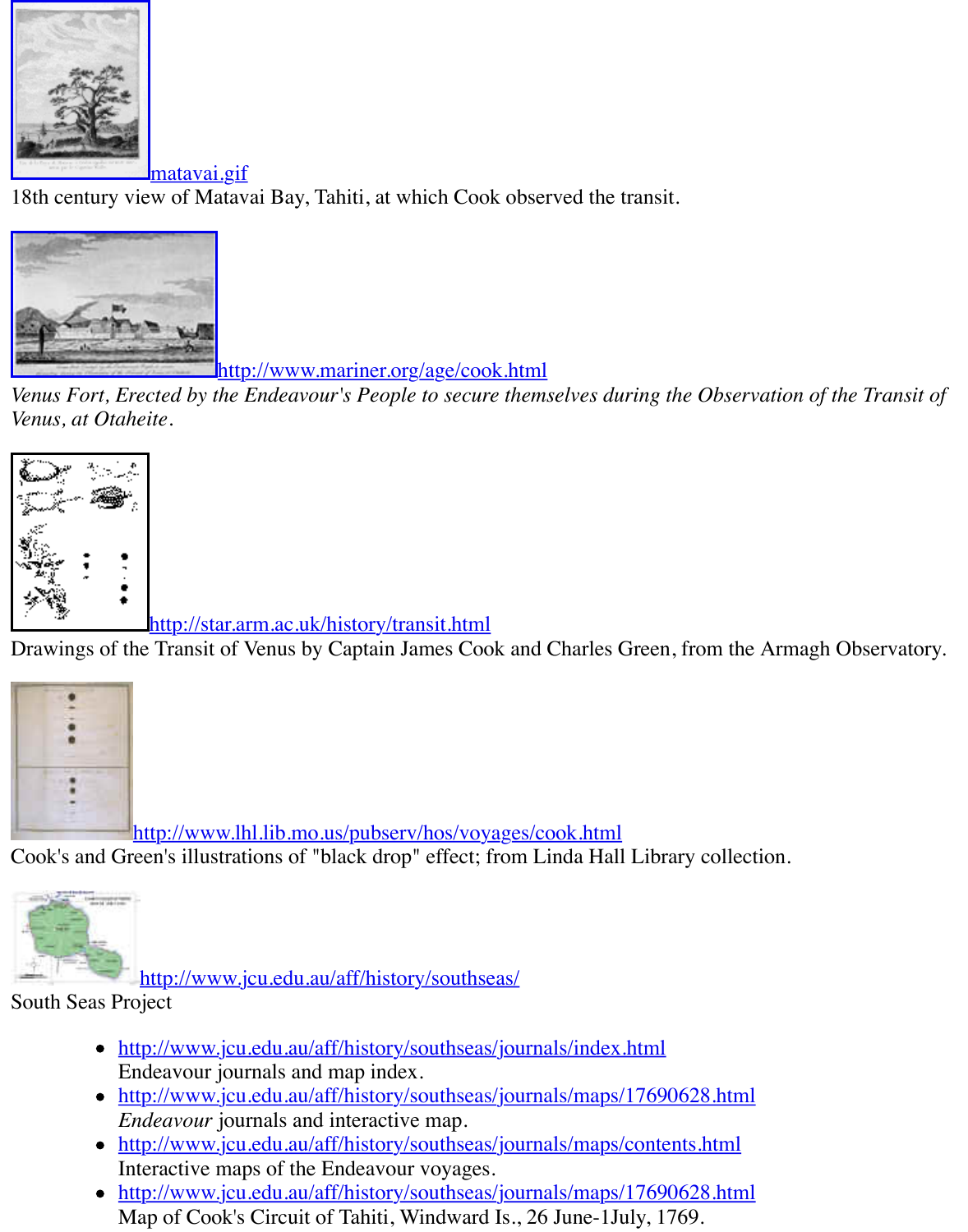

[cook\\_tent.jpg](http://www.kiasma.fi/arkisto/transitofvenus/text54.html)

While the lonely crew of the *Endeavour* may have extricated nails from the ship's hull to barte Captain James Cook and expedition scientist Charles Green witnessed and recorded the "black Captain James Cook's observation tent; one source claims this is a Tahiti field drawing from C [Edition, 1769; another source s](http://old.transitofvenus.org/Cook_tent.jpg)uggests more likely it is the observatory designed for Cook's th



http://www.CaptainCookSociety.com

Captain Cook Society



http://www.barkendeavour.com.au/

[HM Bark Endeavour Foundation actively sails and e](http://www.captaincooksociety.com/)xhibits a replica of the vessel James Cook during the 1769 expedition to Tahiti..

[http://www.pacificislandtravel.com/books\\_and\\_maps/](http://www.barkendeavour.com.au/)captaincook4.html The secret mission of Capt. James Cook.



[http://www.npg.si.edu/exh/franklin/winth.htm](http://www.pacificislandtravel.com/books_and_maps/captaincook4.html)

Harvard professor John Winthrop poses with his telescope and points to his transit of Venus di painting.



http://www.rootsweb.com/~usgenweb/pa/montgomery/1picts/6cha

Chart: "Projection of the Transit of Venus over the Sun as observed at Norriton in Pennsylvani 1769."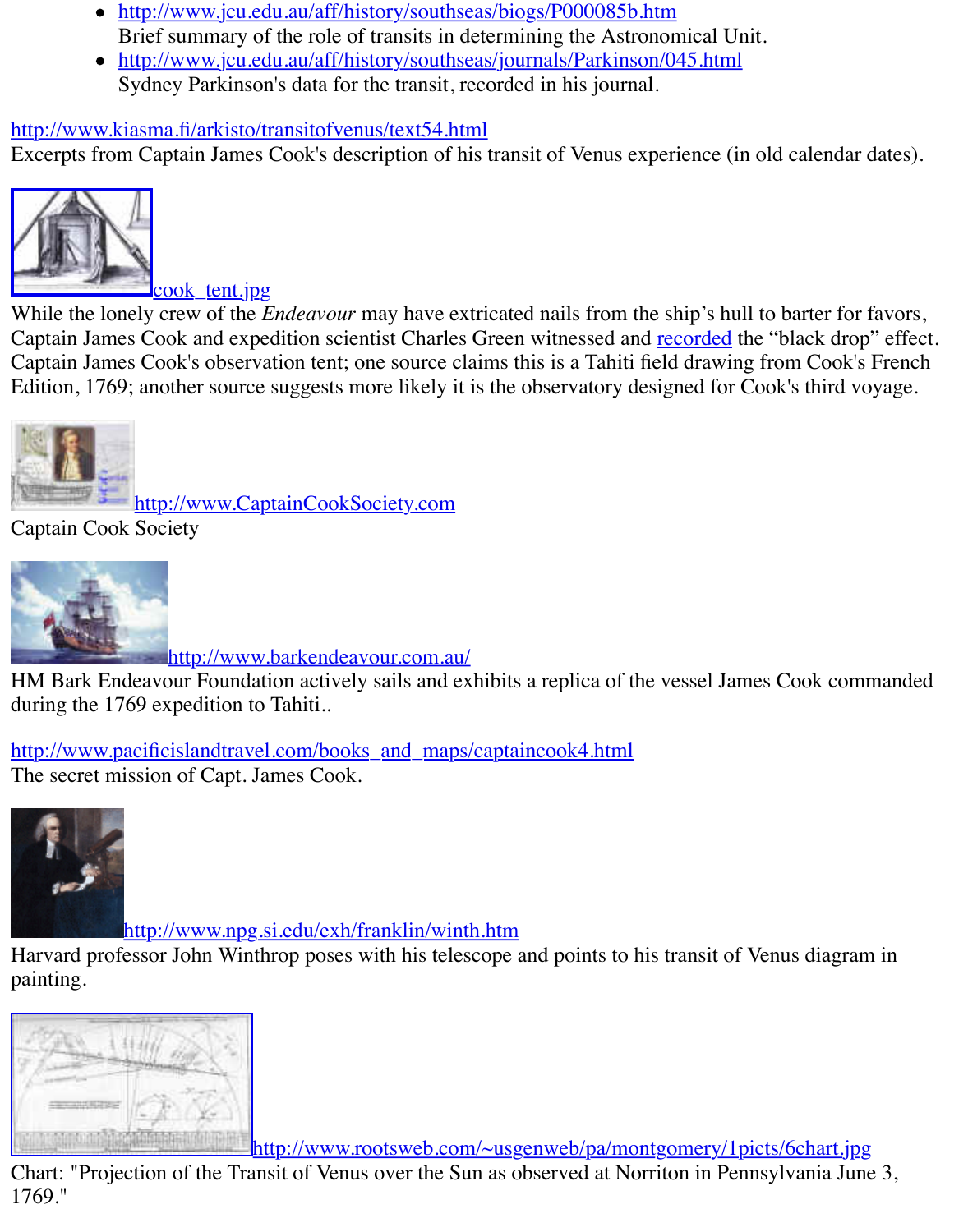[Pennsylvania, June 3, 1769."](http://ftp.rootsweb.com/pub/usgenweb/pa/montgomery/history/local/mchb0001.txt)



rittenhouse-log.htm

Log observatory David Rittenhouse built for the 1769 observations at his Norriton farm; image Historical Society of Montgomery County.



http://www.nhm.org/research/publications/Baja\_Cal\_Travel/baja46.html

Book: [The 1769 Transit of Venus, The Baja California Observations of Jean-Baptiste Ch](http://www.nhm.org/research/publications/Baja_Cal_Travel/baja46.html)appe Vicente de Doz, and Joaquín Velázques Cárdenas de León; edited by Doyce B. Nunis, Jr.; publ Natural History Museum of Los Angeles County; 1982.



http://www.arm.ac.uk/history/richobs.html

Image of Richmond Observatory, "built by George III, specifically to observe the Transit of Ve [from the Armagh Observatory.](http://www.arm.ac.uk/history/richobs.html)



http://www.melbourneobservatory.com

[Transit of Venus site emphasizing the 18th and 19th cent](http://www.melbourneobservatory.com/)ury transits. Two of Janssen's photo-h devices are apparently in Australia--one in Melbourne and one in Sydney; from the Melbourne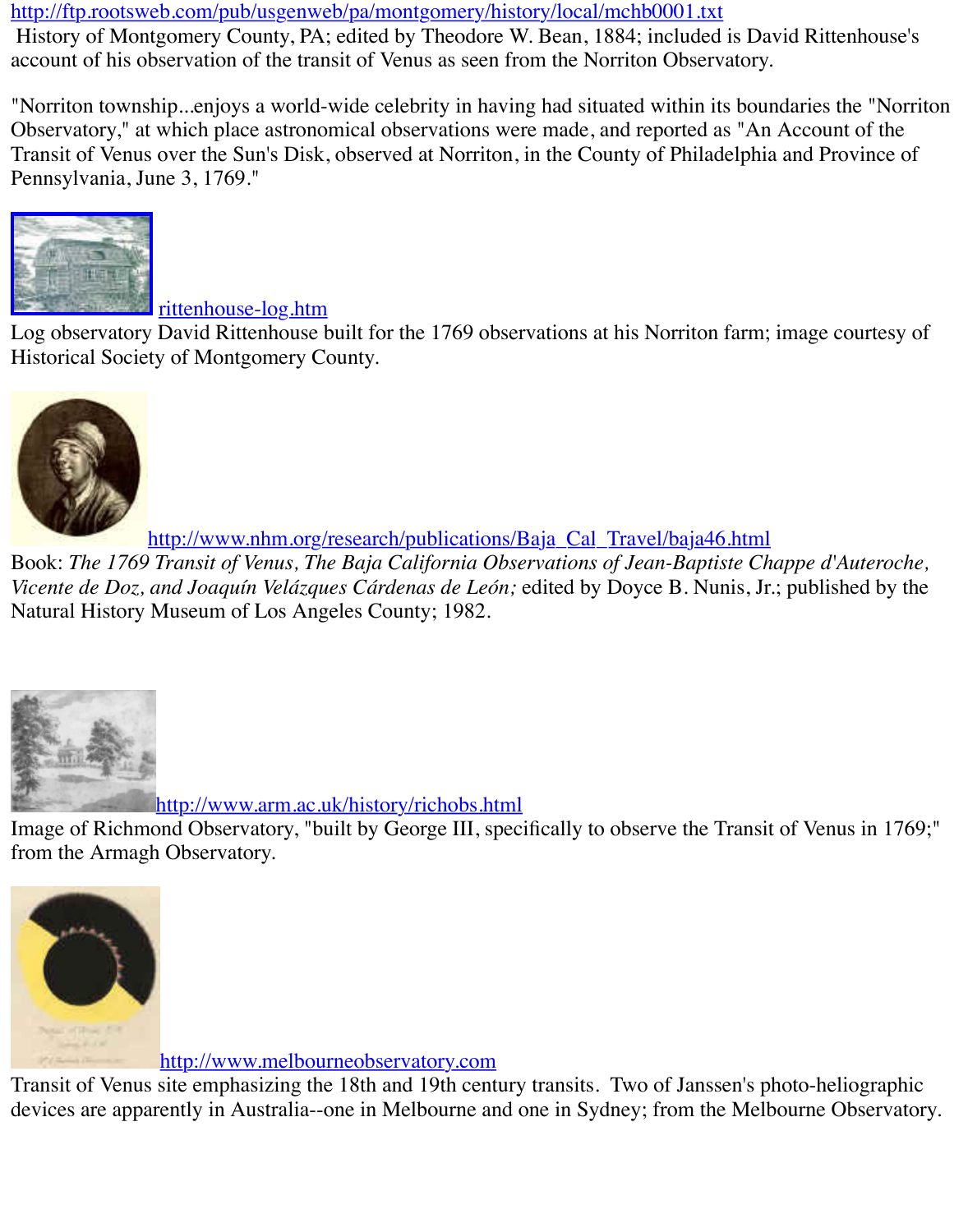

*[The Transit of Venus: Stargazing](http://old.transitofvenus.org/beaver_mag.jpg) in 1769*; from The Beaver--Canada's History Magazine, Apri



www.rasc.ca/historical

Eighteenth and nineteenth century transits from the Canadian perspective; from Peter Broughte Royal Astronomical Society of Canada (RASC).

# **[1874 & 1882 Transits of Venus](http://www.rasc.ca/historical)**



[A collection of photograph](http://old.transitofvenus.org/usno.htm)s from the US Naval Observatory depict life during 19th century ex time a transit of Venus.



http://www.usno.navy.mil/pao/History/ToV\_Chapter\_7.htm

"The U.S. [Naval Observatory And the American Transit of Venus Expeditio](http://www.usno.navy.mil/pao/History/ToV_Chapter_7.htm)ns of 1874 and 18 of *Sky and Ocean Joined: The U.S. Naval Observatory, 1830-2000* by Steven J. Dick (Cambr University Press, 2003).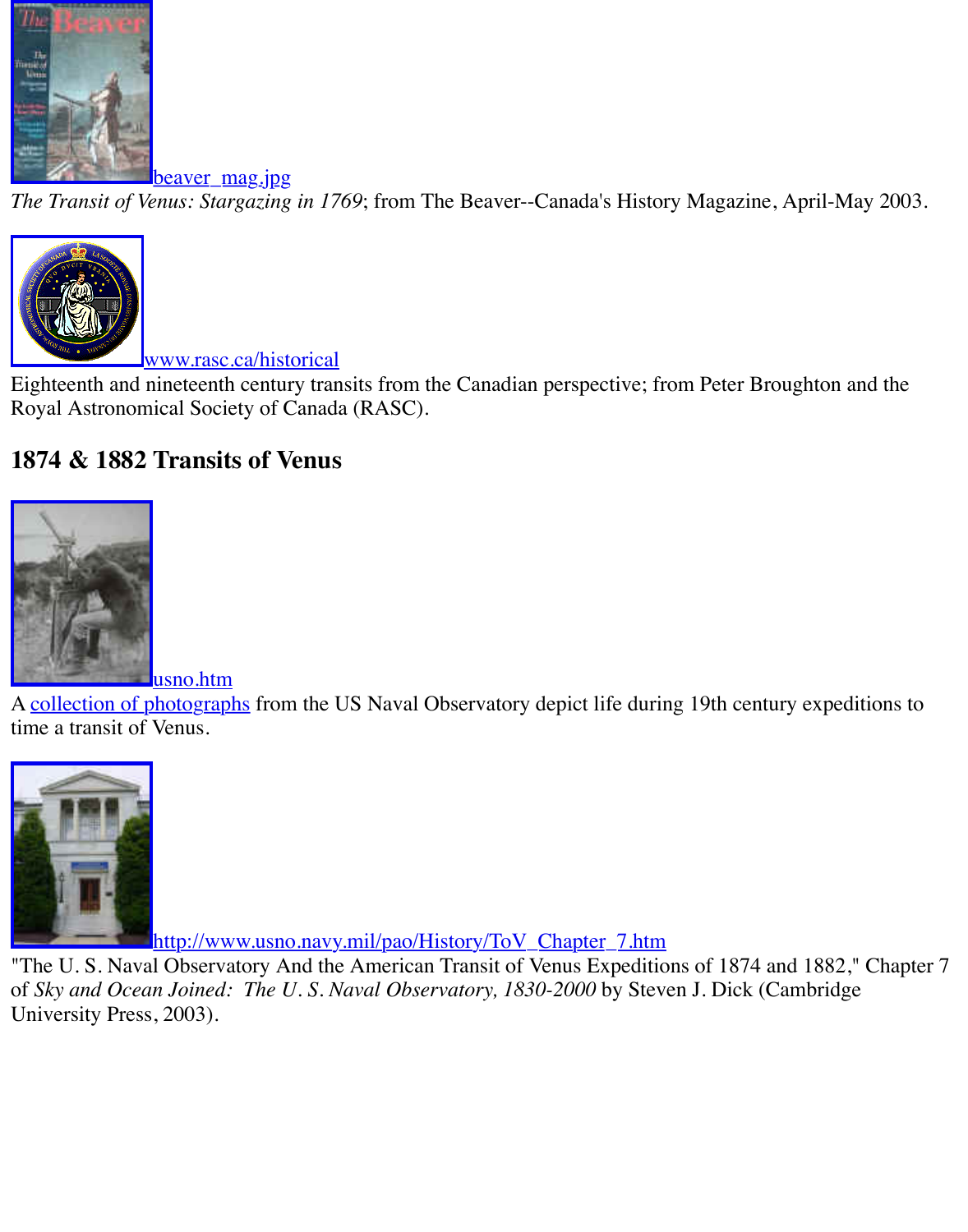

TALIFIED http://adsbit.harvard.edu/cgi-bin/nph-iarticle\_query?bibcode=1881otv..boo [1N&db\\_key=AST&](http://adsbit.harvard.edu/cgi-bin/nph-iarticle_query?bibcode=1881otv..book....1N&db_key=AST&page_ind=263&plate_select=NO&data_type=GIF&type=SCREEN_GIF)page\_ind=263&plate\_select=NO&data\_type=GIF&type=SCREEN\_GIF (Either cut and paste the two halves of the long URL into your browser or simply click the icon From the rare book collection of the U.S. Naval Observatory, this unpublished report details the results of each party in the American Transit of Venus Expeditions of 1874 and 1882.



http://canopus.saao.ac.za/~wpk/tov1882/tovwell.html

Observations from Wellington, South Africa, of the 1882 transit of Venus; details the role of an astronomers Abbie Park Ferguson and Mary Elizabeth Cummings alongside the American exp led by Simon Newcomb.



http://web.inter.nl.net/users/anima/chronoph/janssen/index.htm

The astronomer Pierre-César Jules Janssen devises a "photographic revolver" to capture the moment [passing between the sun and the earth. Series of images shows transit near contact.](http://web.inter.nl.net/users/anima/chronoph/janssen/index.htm)



http://home.europa.com/~telscope/ToV.1874.spectr.obs.doc

Spectroscopic observations of the 1874 transit of Venus in monochromatic light, from Peter Ab considers reports that the sun was seen in monochromatic light before the 1874 transit, while t [recorded Venus against the chromosphere during the 1874 transit.](http://home.europa.com/~telscope/ToV.1874.spectr.obs.doc)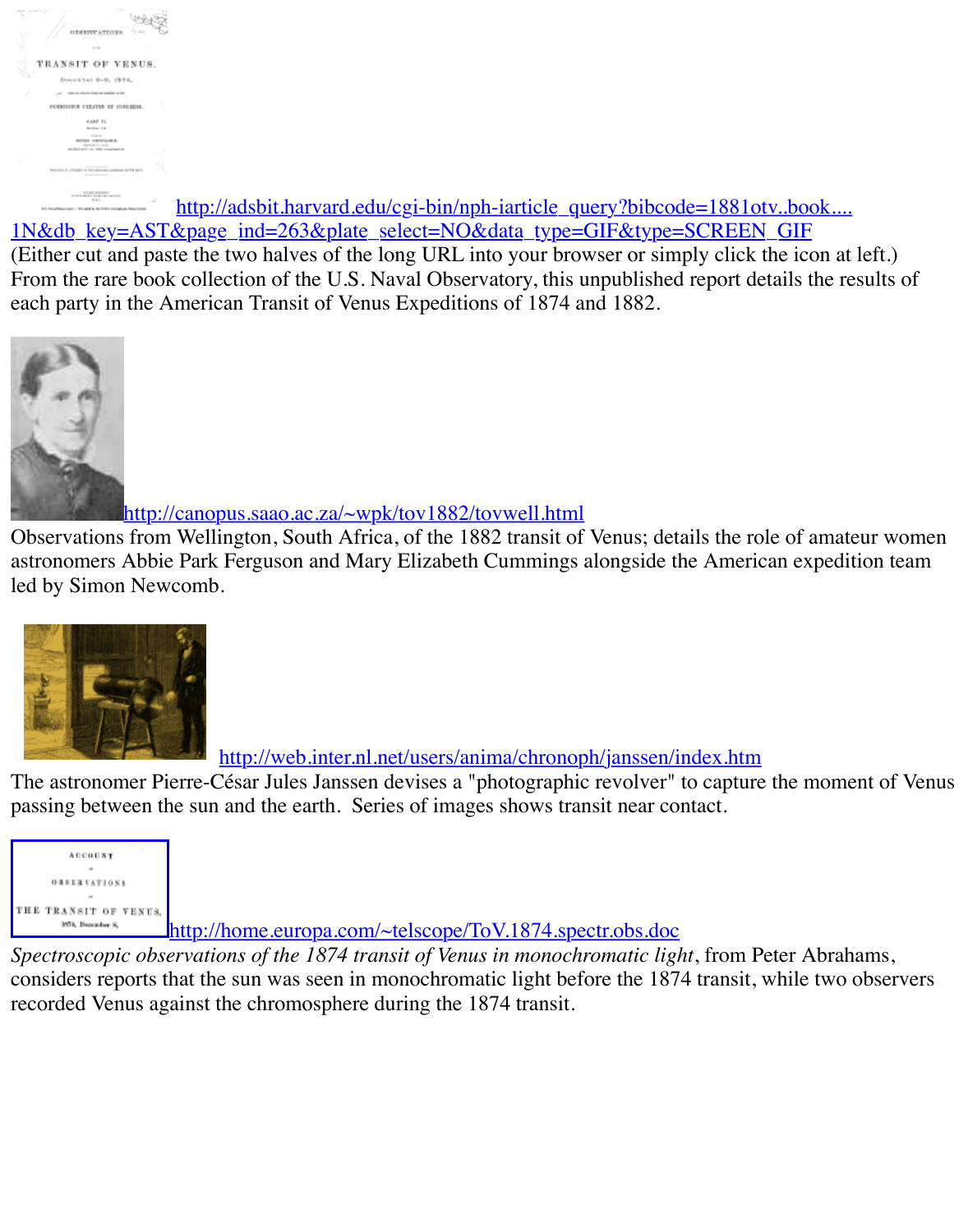

http://adsbit.harvard.edu/cgi-bin/nph-iarticle\_query?

[journal=MNRAS](http://adsbit.harvard.edu/cgi-bin/nph-build_image?bg=%23FFFFFF&/seri/MNRAS/0034/600/0000348.000&db_key=257&bits=4&res=100)&year=1874&volume=..

34&letter=.&db\_key=AST&page\_ind=350&plate\_select=NO&data\_type=GIF&type=SCREE (Either cut and paste the two halves of the long URL into your browser or simply click the icon The design of Janssen's "photographic revolver" is illustrated and described; from NASA Astro System (ADS).

There are two articles, one after the other, as noted by Peter Abrahams:

De la Rue, Warren. *[On a Piece of Apparatus for carrying out M. Janssen's Method of Time-Photograp](http://adsbit.harvard.edu/cgi-bin/nph-iarticle_query?journal=MNRAS&year=1874&volume=..34&letter=.&db_key=AST&page_ind=350&plate_select=NO&data_type=GIF&type=SCREEN_GIF)hic Carry Observations of the Transit of Venus*. M.N.R.A.S. 34 (May 1874) 347-353. Capello, J. On an Apparatus Designed for the Photographic Record of the Transit of Venus. N. [\(May 1874\) 354-356 \(translation of letter to De la Rue.](http://adswww.harvard.edu/)



ILN excerpts

[Headlines and drawings from](http://old.transitofvenus.org/ILN/excerpts.htm) the *Illustrated London News* report on the efforts of expeditions Rodriguez Island, Cairo, and New Zealand.



ILN-Hawaii.jpg A station in Hawaii, from the Illustrated London News, 05 December 1874.



ILN-Rodriguez.jpg [Triangulation on Rodriguez Islan](http://old.transitofvenus.org/ILN/ILN-Hawaii.jpg)d, from the Illustrated London News, 24 October 1874.

http://dlib.stanford.edu:6520/cgi-pbin/list\_all\_pdf.pl

[Original publications scanned by Sta](http://old.transitofvenus.org/ILN/ILN-Rodriguez.jpg)nford University Libraries & Academic Information Reso offered online, including:

• http://dlib.stanford.edu:6520/text1/dd-ill/transits-venus.pdf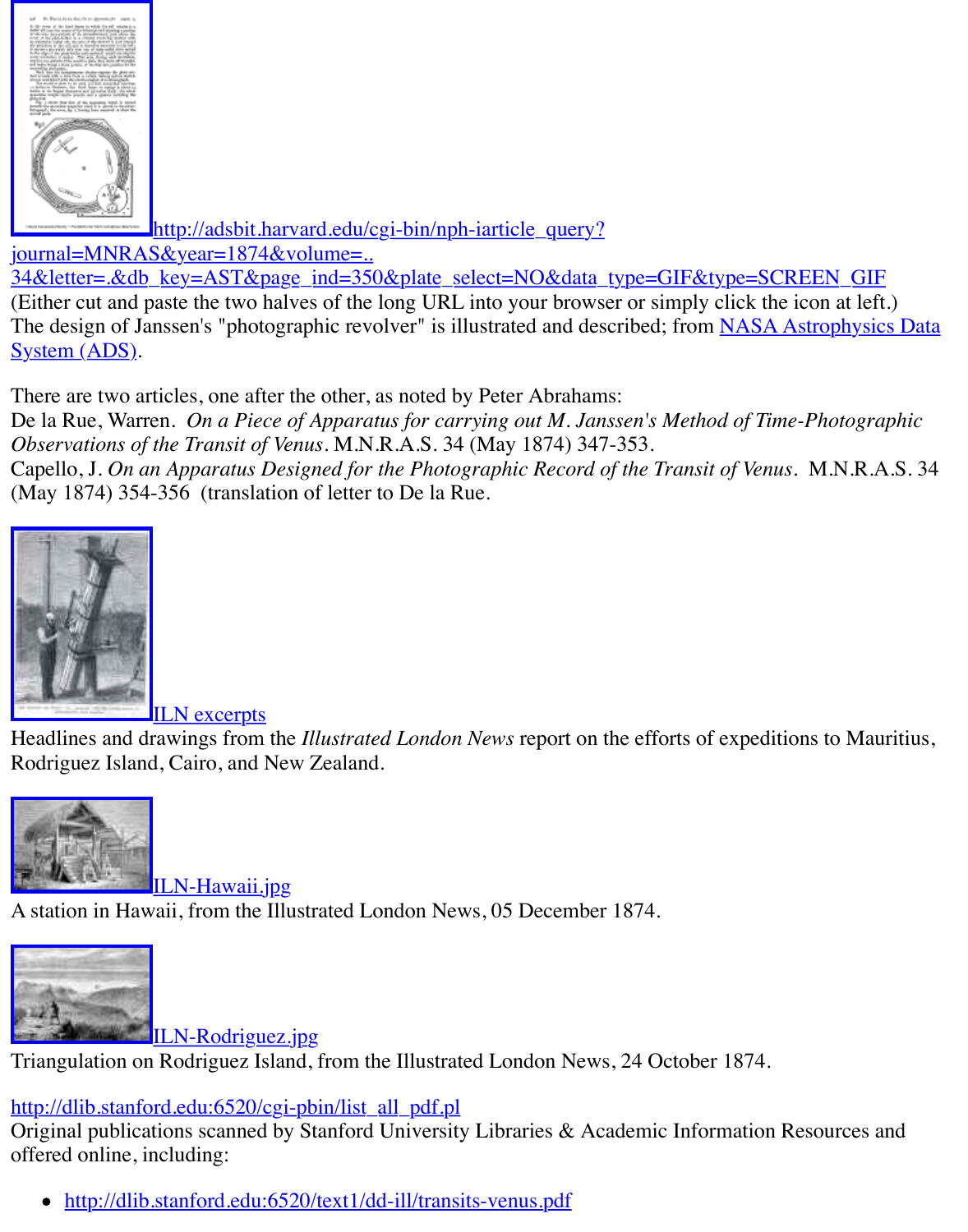

http://www.ifa.hawaii.edu/users/steiger/post\_cook.htm

The first record of scientific astronomical observations being made from Hawai`i appears to be British expedition on 8 December 1874. Captain G. L. Tupman of the *HBM Scout* observed a t [Venus. King David Kalakaua, who reigned over the Kingdom of Hawai`i from](http://www.ifa.hawaii.edu/users/steiger/post_cook.htm) 1874 to 1891, e first permanent observatory in Hawai`i, in 1883.

#### http://web.syr.edu/~rcranger/wardv.html

Letters from photographer Ward V. Ranger relating the 1874 Transit of Venus Expedition to Cl correspondence of the *Syracuse Journal* from Peking, China, September 25, 1874.



http://www.dgcch.unam.mx/coordinacion\_bibliotecas/frame2/1874.htm [Book about the Mexican expedition to observe the 1874 transit of Venus at Japan; from M](http://www.dgcch.unam.mx/coordinacion_bibliotecas/frame2/1874.htm)arco

Corral and the National Institute of Astronomy at UNAM, Mexico; (in Spanish).



http://angelfire.com/my/platform/transvenus.html Observation camp from Woodford, Australia, for 1874 transit.



victoria.jpg

["The Recent Transit of Venus](http://old.transitofvenus.org/victoria.jpg)--Preparing for Work at an Australian Bush Station." Sketch from 1875, issue of *The Graphic*: "Drawn by Mr. A.C. Allan, the Inspector-General of Plans and Su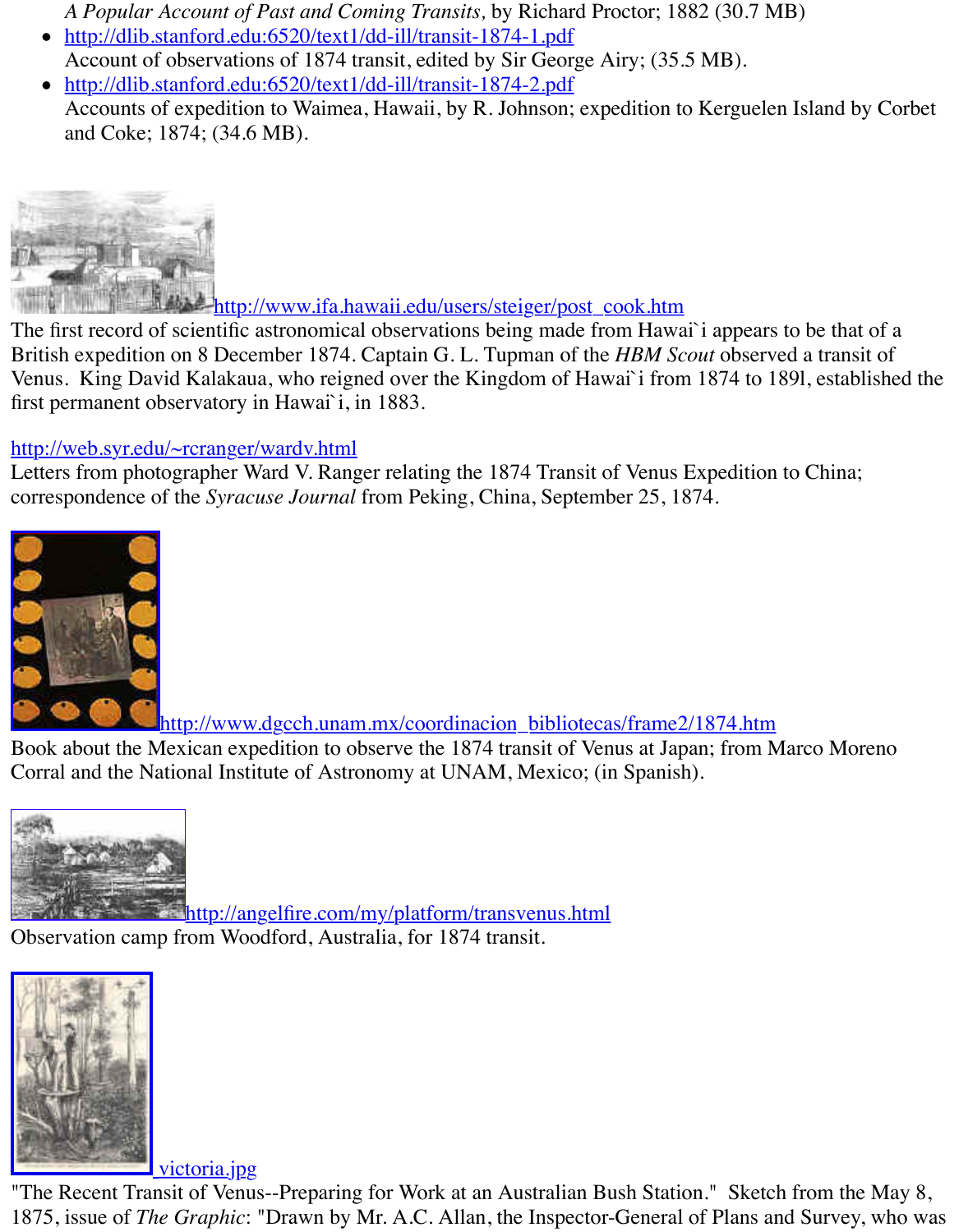

http://www.astro.univie.ac.at/~wuchterl/Kuffner/2004/Venustransit/russell\_v [Illustrations \(plate](http://www.astro.univie.ac.at/~wuchterl/Kuffner/2004/Venustransit/VENUS_Transit1874/russell_vt_1874.jpg)s) from the book *Observations of the Transit of Venus*, 9th December 1874, by

Chamberlain Russell; from the Institute for Astronomy at the University of Vienna.



http://rathnasree.htmlplanet.com/Nursinga%20Rao's%20Observations.htm

1874 Transit Observations of A.V. Narsinga Rao, at Visakhapatnam, India; from N. Rathnasre Kumar, Nehru Planetarium, New Delhi.



(S. D. Ch. XI, Sloka 110) [http://rathnasree.htmlplanet.com/Pathani.htm](http://rathnasree.htmlplanet.com/Nursinga%20Rao)

"Samanta Chandrasekhar - a Siddhantic Astronomer from a remote region in Orissa who had p unaware of theoretical predictions for this transit and observed it through predictions of his ownanachronistic 17th century Astronomer in the late 19th century"; from N. Rathnasree, Nehru P New Delhi.

# http://www.bweaver.nom.sh/gill/gill.htm

["Six Months in Ascension: An Unscientific Account of a Scientific Expe](http://rathnasree.htmlplanet.com/Pathani.htm)dition by Mrs. Gill;" months on Ascension Island by Mrs. David Gill, printed 1878. Recognizing the limits of the transit of the transit of the transit of the transit of the transit of the transit of the transit of the transit of the transit of for calculating the solar parallax, David Gill set out to measure the parallax of Mars, which was opposition, using a heliometer. His wife Isobel accompanied him, and was vital in searching f a more suitable site for observing than the original Georgetown, which was beset by poor weath



http://www.ras.org.uk/html/library/vtransit.html

Royal Astronomical Society Library features images from 19th century transits.

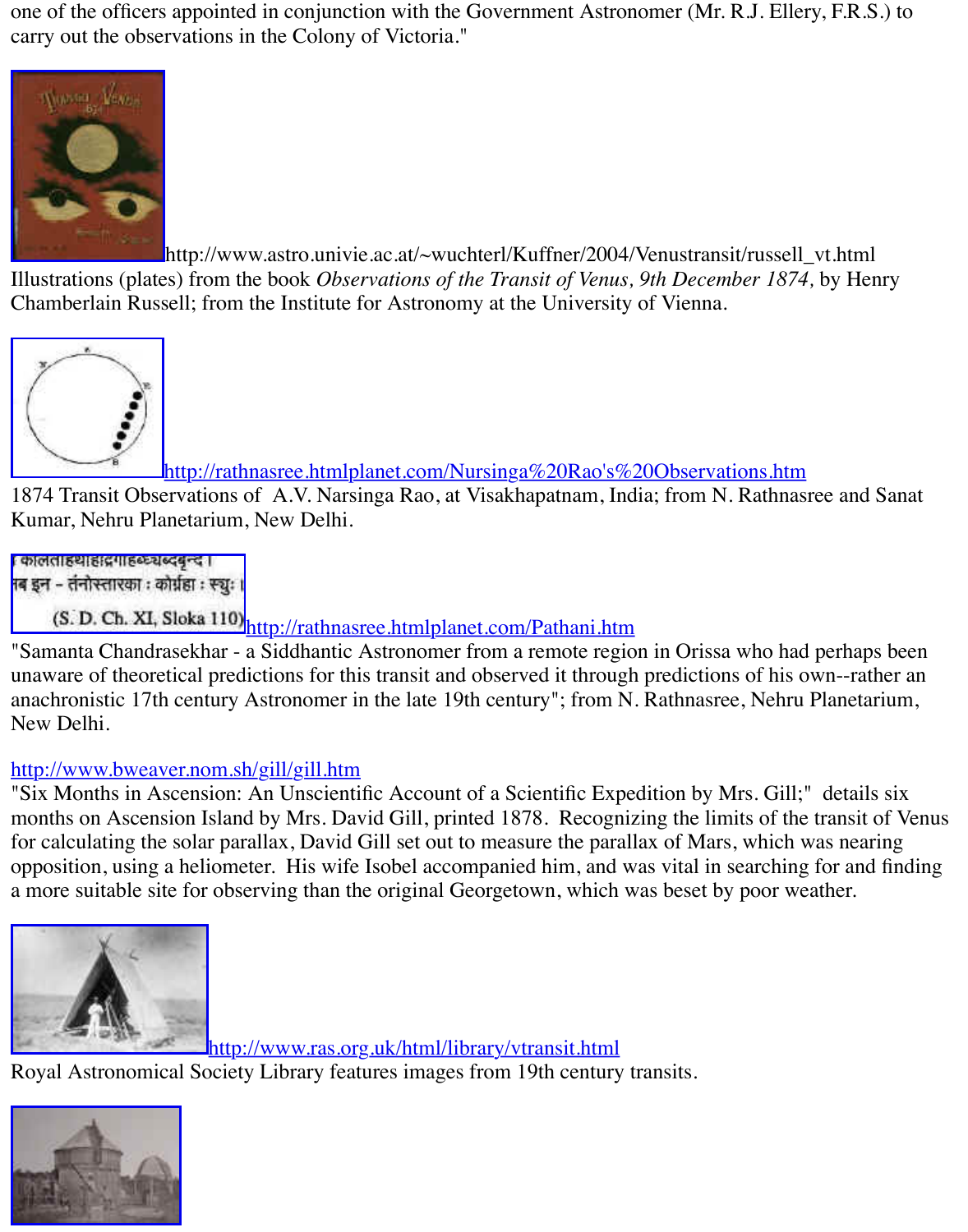

#### harpers-whole.jpg

Cover of *Harper's Weekly* depicts children watching the transit by staring at the sun and by vie [through smoked](http://old.transitofvenus.org/harpers-whole.jpg) glass--both very dangerous practices.



http://skyandtelescope.com/observing/objects/sun/article

All 147 glass negatives recently discovered in the vault of the Lick Observatory are digitally stitched to into a movie, which "shows Venus's silhouette flickering strangely as it marches across the Sun [1882. From Anthony Misch and William Sheehan.](http://skyandtelescope.com/observing/objects/sun/article_1187_1.asp)



http://www.usno.navy.mil/library/rare/rare.html

Photographic plates (dry collodion emulsion) of the 1882 transit of Venus; from the Naval Obs Transit of Venus Commission expedition. North is up, east is left.

## [http://www.detroitobservatory.umich.edu/Chronologypage3.h](http://www.usno.navy.mil/library/rare/rare.html)tml

The University of Michigan Detroit Observatory chronology notes 1882 "transit of Venus observations take Theori place, using the Students' Observatory."



[http://www.venus-transit.de/1882/](http://www.detroitobservatory.umich.edu/Chronologypage3.html)

World visibility map from 1882.

http://www.aas.org/publications/baas/v27n4/aas187/S035002.html

["The American Transit of Venus Expeditions of 1882,](http://www.venus-transit.de/1882/) including San Antonio," by Steven J. D. from the Bulletin of the American Astronomical Society, 1995.

http://www.spri.cam.ac.uk/resources/expeditions/

Index to British, French, American, and German expeditions to Antarctica; from Scott Polar R Institute.

[http://www.jb.man.ac.uk/~abstract/abstracts/JD6P.html](http://www.aas.org/publications/baas/v27n4/aas187/S035002.html)

Abstract states Italian expedition confirmed the existence of Venus atmosphere by observing it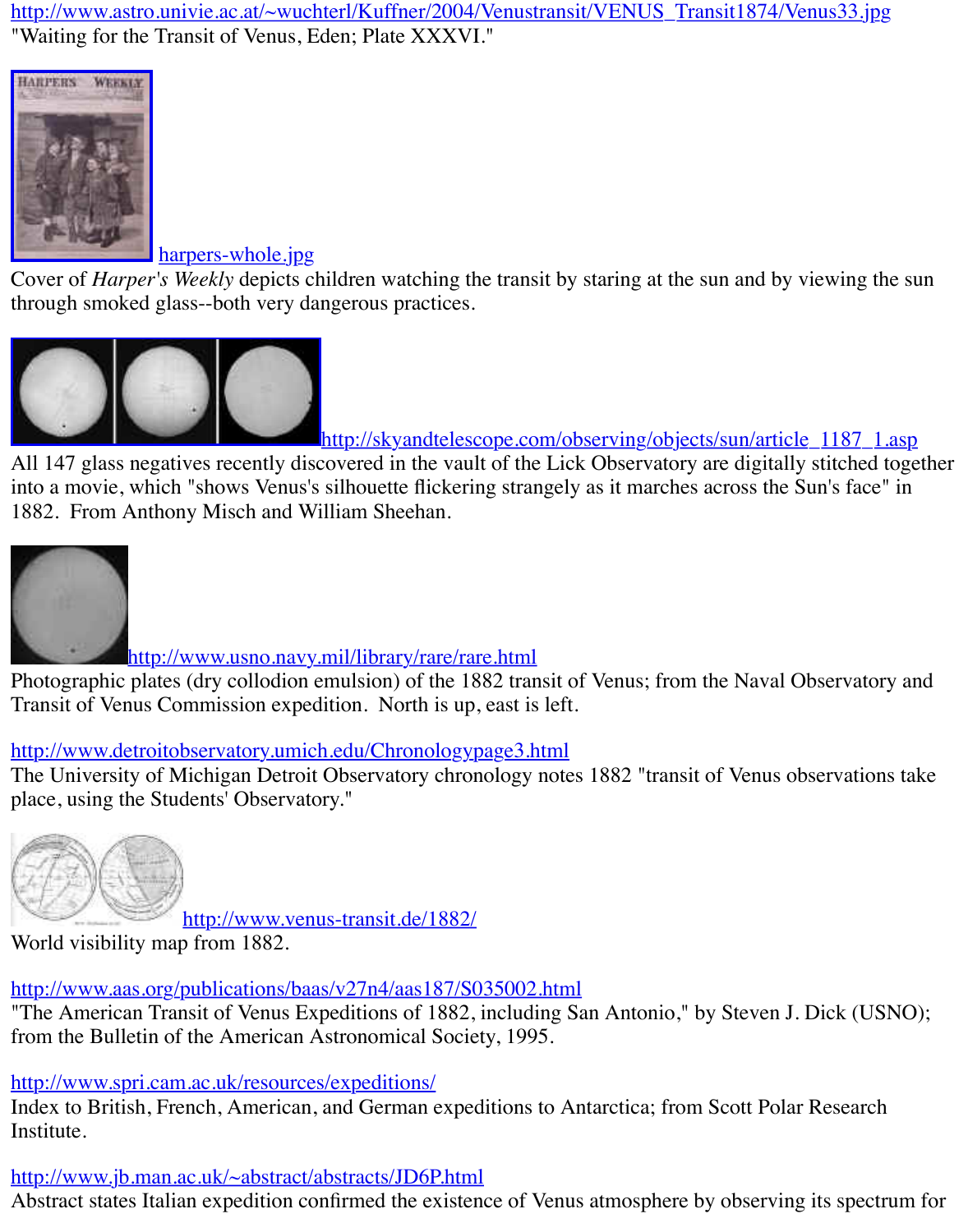Irish astronomer Sir Robwert Stawell Ball's observation of the 1882 transit of Venus at Dunsink.

http://cdl.library.cornell.edu/cgi-bin/moa/pageviewer?

[root=%2Fmoa%2Fmanu%2Fmanu0015%2F&tif=00042.TIF&cite=&coll=moa&fram](http://home.hetnet.nl/~smvanroode/venustransit/eng/ballhis.html)es=1&vi A brief February 1883 report.



[http://www.library.uq.edu.au/fryer/hume/web/372.html](http://cdl.library.cornell.edu/cgi-bin/moa/pageviewer?root=%2Fmoa%2Fmanu%2Fmanu0015%2F&tif=00042.TIF&cite=&coll=moa&frames=1&view=50)

Photograph of "Transit of Venus Group, December 1882, Jimbour" from the University of Que [images 372, 373, and 374.\)](http://www.library.uq.edu.au/fryer/hume/web/372.html)



http://www.astro.yale.edu/dept/overview/history.html

Photograph of "the Yale Heliometer (the only one in America), delivered on time for measurer Transit of Venus on Dec. 6, 1882."



http://www.nmsi.ac.uk/piclib/subjectdetail.asp?sub=nat&startcount=37

[" Photograph showing two men and a woman observing the 1874 transit of Venus throu](http://www.nmsi.ac.uk/piclib/subjectdetail.asp?sub=nat&startcount=37)gh a te Station D, Equatorial 12, 8-9 December 1874."

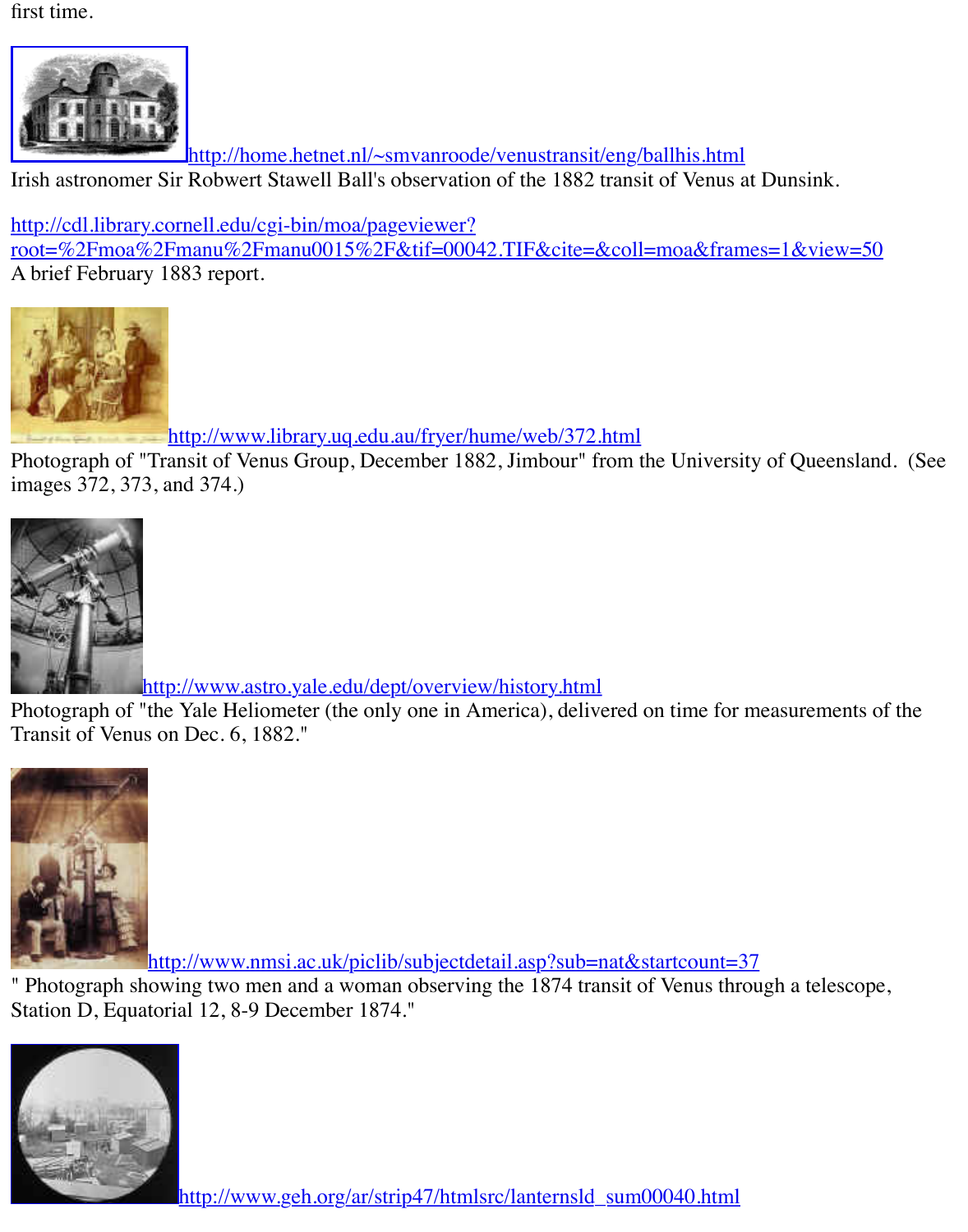http://www.snellenburg.com/Newpages/clocks/dent/dent\_mahogany\_regulator\_ Clocks used by British transit expeditions in 1874 and 1882.



### [www.rasc.ca/historical](http://www.snellenburg.com/Newpages/clocks/dent/dent_mahogany_regulator_with_zin.htm)

Eighteenth and nineteenth century transits from the Canadian perspective; from Peter Broughton [Royal Astronomical Society of Canada](http://www.rasc.ca/historical) (RASC). -



http://cho.uconn.edu/cgi-bin/scandoc.cgi?app=22&folder=2679&d and http://cho.uconn.edu/cgi-bin/scandoc.cgi?app=22&folder=2680&doc=1 Illustrations of the 1882 German expedition to Hartford, Connecticut.



http://www.vt-2004.org/Background/Infol2/EIS-F7.html *[The 1882 Transit of Venus as Seen from Chile](http://www.vt-2004.org/Background/Infol2/EIS-F7.html)*; from Hilmar W. Duerbeck.



http://www.harryatkinson.com/

["The 1882 transit observed in Nelson, New Zeala](http://www.harryatkinson.com/)nd, by a local astronomer, Arthur Samuel Atl behalf of the Royal Society."



cowans.jpg "Boudoir Photograph of Territorial Transit of Venus Party, anonymous image of a large mixed